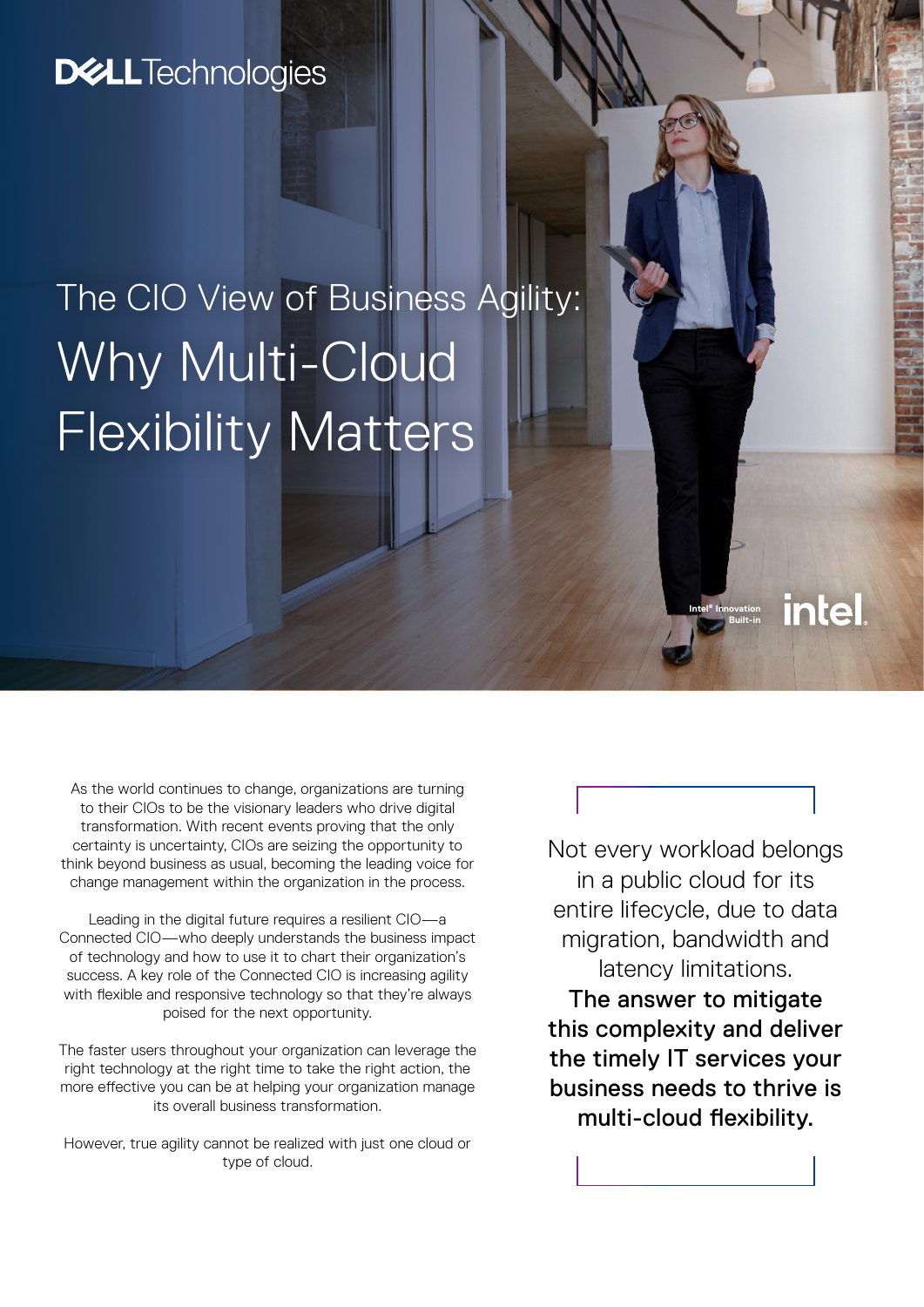# Disruption is no longer a surprise it's the expectation

2020 was the perfect demonstration of the power of adaptability. Connected CIOs who had previously prioritized business agility were able to quickly pivot to not only keep their organizations working but to meet new market demands. Any CIO who had previously focused on keeping the lights on with legacy technology was caught flat-footed and unable to quickly react to the unpredictable business climate.

If you thought the end of 2020 meant a return to normal, think again.



### By 2023, global crises will make 75% of CIOs integral to business decision-making

as digital infrastructure becomes the business OS while moving from business continuation to re-conceptualization.1

A Connected CIO can react quickly to turn the unexpected into the next business opportunity while their competitors race to catch up, reaping the benefits of having prioritized flexibility and agility early-on: 96% said their ability to collect, analyze and act on data made it easier for their organization to adapt and survive, while 61% said they are already transforming their services and consumption models to meet the new needs of today's business climate.<sup>2</sup>

By embracing multiple and hybrid clouds, you can deliver the business agility your organization requires to be more efficient and productive, allowing your users to meet the requirements of a real-time, always-on and alwayschanging world. While utilized today by digital leaders, a multi-cloud approach will soon be the standard:



### By 2025, 65% of CIOs

say they will implement ecosystem, application and infrastructure control systems that are founded on interoperability, flexibility, scalability, portability and timeliness<sup>1</sup>—in other words, everything a multi-cloud approach is required to deliver.

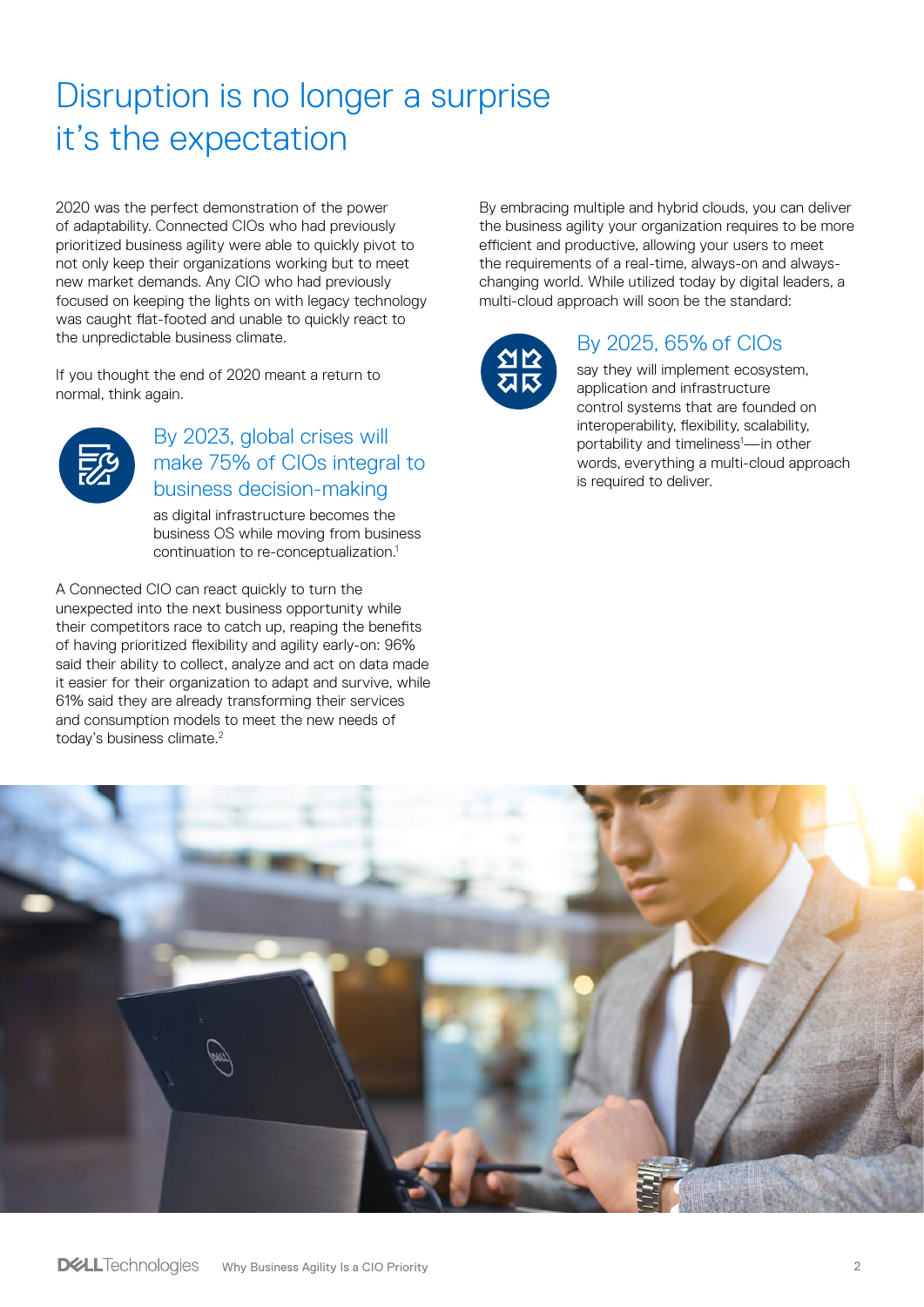

# More clouds mean more challenges

Improving business agility through a multi-cloud approach isn't as simple as flipping a switch. There are four key challenges you must overcome to optimize your ability to leverage multi-cloud and achieve the adaptability your organization requires.



**1**

**2**

**4**

**3**

#### **Unpredictable costs:**

The more clouds you consume, the more challenging it becomes to control costs. Onpremises, private and public clouds each have their own cost structures, which makes it difficult to maximize budgets if you're not utilizing the right cloud for the right workload. Without singular visibility into how all your clouds are being utilized, you lack the ability to ensure users are leveraging your clouds with both performance and cost in mind.



#### **Time demands of juggling multiple clouds:**

The more clouds you have, the more time you spend trying to manage them instead of leveraging their potential. While it's tempting to assign certain clouds to specific tasks, that begins to create data and workload silos, limiting your business agility should you need to quickly shift directions. Rather than approach each cloud separately, ESG research shows that 90% of organizations with cloud management consistency see increased management efficiency and simplified operations. On average, they save 70.5 hours per week—the equivalent of nearly two full-time employees.<sup>3</sup>



#### **Lack of visibility and control:**

Similarly, the more clouds you have to manage, the less transparency and insight you might have into any single one. It can be a struggle to ensure you're keeping up with the regulatory, security and auditing demands for all your data if it's spread across multiple locations, leaving your organization dangerously exposed to potential security breaches or fines. Research shows that 84% of organizations with cloud consistency are able to cut risk and enhance security.3

ullin

#### **Sub-optimal workload efficiency:**

While public clouds provide many benefits, not every workload belongs in the public cloud across its entire lifecycle. You need to understand when and where each workload should live to ensure you're using the right cloud at the right time. New IDC research unveils that efficiency, performance, availability and cost are all influenced by workload placement, while security is the single most important consideration in workload placement.<sup>4</sup>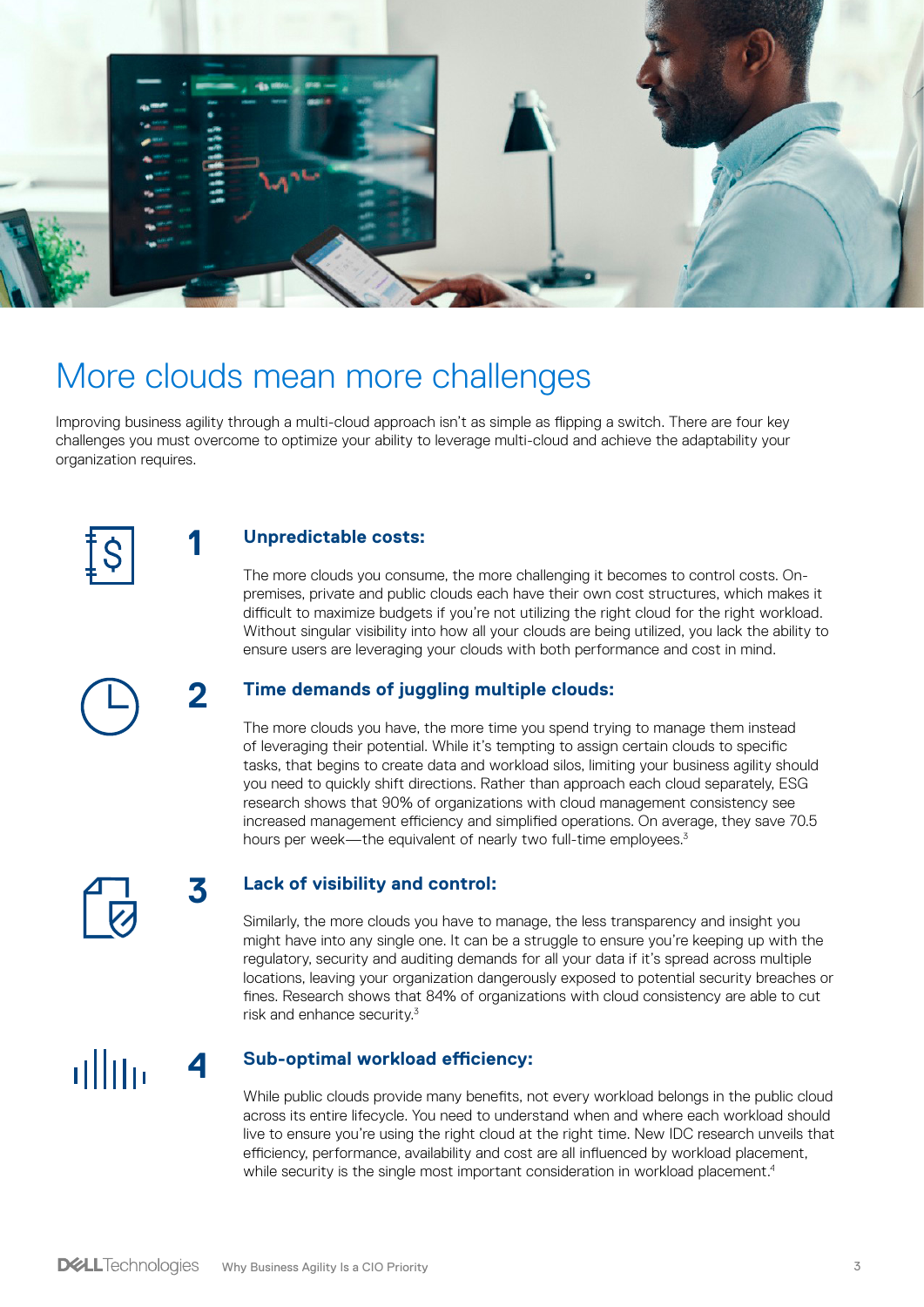

## Mastering multi-cloud for business flexibility

To overcome these barriers, you must organize your cloud approach to prioritize three initiatives. The first is improving your freedom of choice in consumption and payment. By being able to determine if you consume a cloud as a service, pay as you go or pay as you use, you can create more predictability in your budgets while maintaining the ability to scale up or down to meet the demands of your business.

Working with different clouds shouldn't require completely different platforms, tools and skillsets. That's why your second initiative is delivering consistency across your clouds through multi-cloud management using a single pane of glass. This allows you to select the right environment for each workload based on scalability, capacity and computational performance, while providing users with a common set of tools utilized end to end across clouds. Together, this eliminates management and development silos while making it easier to migrate applications and workloads from one cloud to another.

Finally, you must be able to optimize infrastructure and workloads. By enabling the ability to dynamically assign and change resources for workloads, you can optimally deploy, operate and scale workloads as your business needs change.

### In numbers: the benefits of agility

Recent research finds the most mature organizations—categorized as Accelerators—reap tangible, quantified outcomes by prioritizing agility:

### 3.2x more likely to be very confident in their resiliency<sup>5</sup>

knowing they have the clouds and tools in place that allow them to adapt no matter what the market throws their way.

### Reduced their infrastructure costs by 16%5

in the last year as a result of their use of onpremises infastructure, as-a-service consumption models.

### Experienced 44% fewer problematic cloud incidents<sup>5</sup>

like app outages, data loss and security breaches in the past 12 months than lessmature organizations.

### 67% are very confident that they have the technology experience to adapt and thrive<sup>5</sup>

through major societal and macroeconomic disruptions.